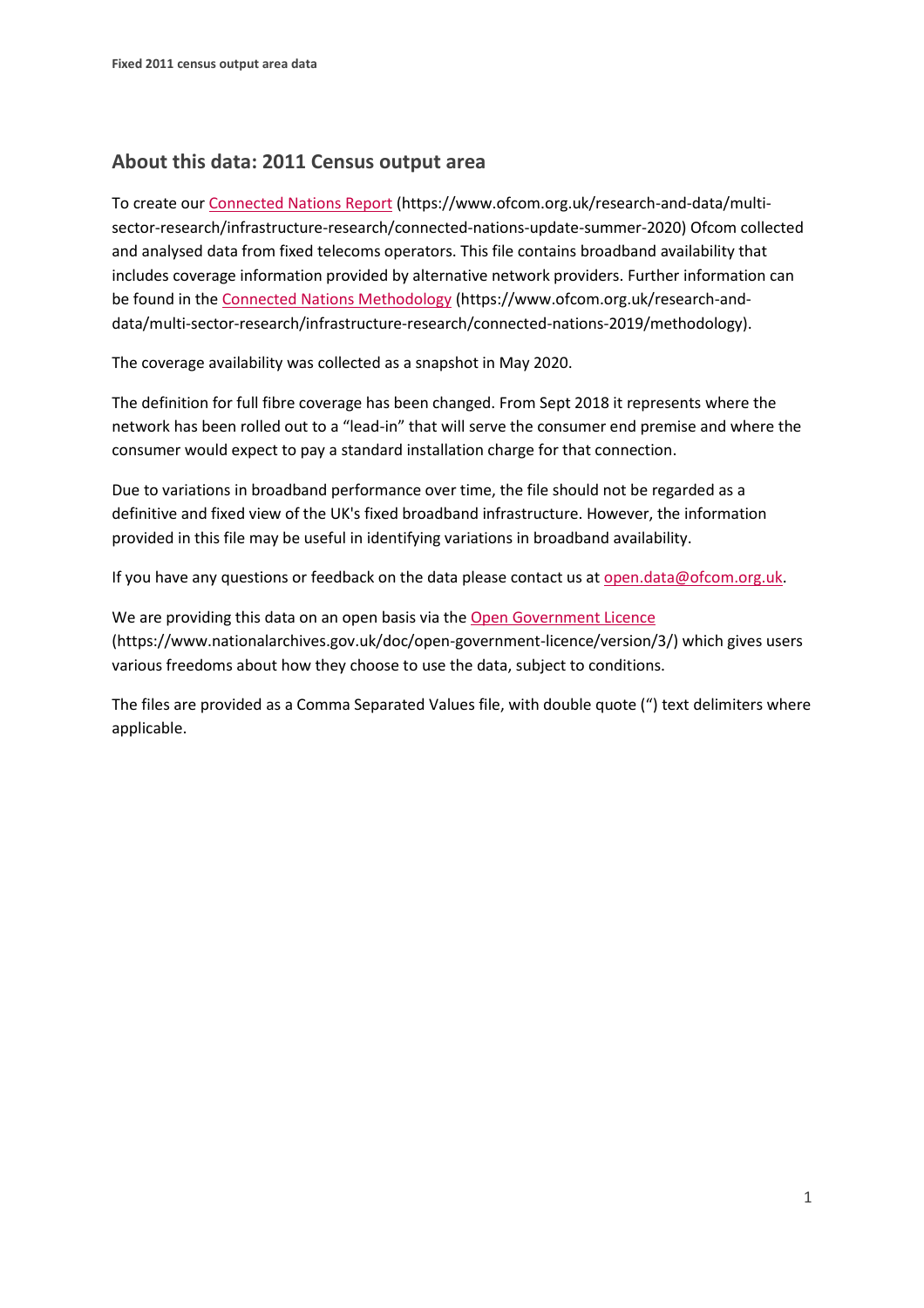## **Coverage availability**

File name: 202005\_fixed\_oa11\_coverage\_r01.csv

Total records in file: 1 header row, 231,889 data rows

File size on disk: 29.8 MB (31,248,384 bytes)

**Coverage availability for residential premises**

File name: 202005\_fixed\_oa11\_res\_coverage\_r01.csv

Total records in file: 1 header row, 231,845 data rows

File size on disk: 29.7 MB (31,236,096 bytes)

## **Column headers and what they represent:**

| <b>Current headers</b>                                 | <b>Note</b>                                                                                                                  |
|--------------------------------------------------------|------------------------------------------------------------------------------------------------------------------------------|
| output_area                                            | Census output area                                                                                                           |
| All premises                                           | Count of all premises, in scope, based on Ordnance Survey<br>AddressBase® Premium Epoch 75                                   |
| All matched premises                                   | Count of all premises matched to operator records with a non-<br>zero recorded coverage. Unmatched premises are unclassified |
| Number of premises with<br>30<300Mbit/s download speed | From fixed broadband                                                                                                         |
| Number of premises with<br>>=300Mbit/s download speed  | From fixed broadband                                                                                                         |
| Number of premises with<br>0<2Mbit/s download speed    | From fixed broadband                                                                                                         |
| Number of premises with<br>2<5Mbit/s download speed    | From fixed broadband                                                                                                         |
| Number of premises with<br>5<10Mbit/s download speed   | From fixed broadband                                                                                                         |
| Number of premises with<br>10<30Mbit/s download speed  | From fixed broadband                                                                                                         |
| Number of premises with SFBB<br>availability           | Number of premises that have Superfast Broadband (30Mbit/s<br>or greater) coverage from fixed broadband                      |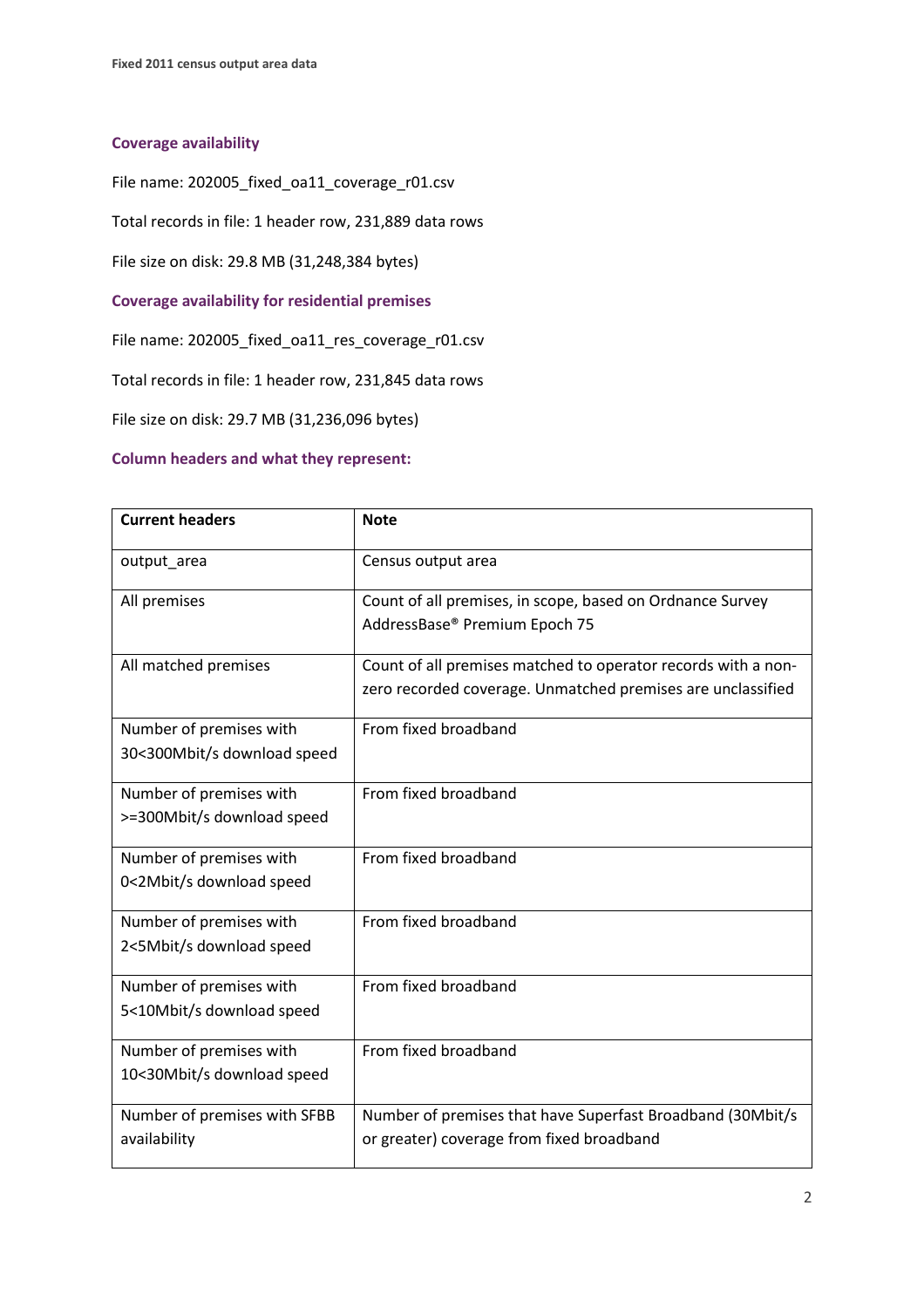| <b>Current headers</b>        | <b>Note</b>                                                  |
|-------------------------------|--------------------------------------------------------------|
| Number of premises with UFBB  | Number of premises that have Ultrafast Broadband (300Mbit/s) |
| availability                  | or greater) coverage from fixed broadband                    |
|                               |                                                              |
| Number of premises with Full  | Number of premises that have coverage from a full fibre      |
| Fibre availability            | service from fixed broadband                                 |
|                               |                                                              |
| Number of premises unable to  | Number of premises that do not have access to services above |
| receive 2Mbit/s               | 2Mbit/s from fixed broadband                                 |
|                               |                                                              |
| Number of premises unable to  | Number of premises that do not have access to services above |
| receive 5Mbit/s               | 5Mbit/s from fixed broadband                                 |
|                               |                                                              |
| Number of premises unable to  | Number of premises that do not have access to services above |
| receive 10Mbit/s              | 10Mbit/s from fixed broadband                                |
|                               |                                                              |
| Number of premises unable to  | Number of premises that do not have access to services above |
| receive 30Mbit/s              | 30Mbit/s from fixed broadband                                |
| Number of premises below the  | Number of premises that do not have access to download       |
| <b>USO</b>                    |                                                              |
|                               | speeds at or above 10Mbit/s and upload speeds at or above    |
|                               | 1Mbit/s including non-matched records and zero predicted     |
|                               | speeds from fixed broadband, WISPs and EE FWA                |
| Number of premises with NGA   | Number of premises with Next Generation Access from fixed    |
|                               | broadband                                                    |
|                               |                                                              |
| Number of premises able to    | Number of premises with Decent Broadband from WISPs          |
| receive decent broadband from |                                                              |
| <b>FWA</b>                    |                                                              |
|                               |                                                              |
| Number of premises able to    | Number of premises with Superfast Broadband (30Mbit/s or     |
| receive SFBB from FWA         | above) from WISPs                                            |
| % of premises with            | From fixed broadband                                         |
|                               |                                                              |
| 30<300Mbit/s download speed   |                                                              |
| % of premises with            | From fixed broadband                                         |
| >=300Mbit/s download speed    |                                                              |
|                               |                                                              |
| % of premises with 0<2Mbit/s  | From fixed broadband                                         |
| download speed                |                                                              |
|                               |                                                              |
| % of premises with 2<5Mbit/s  | From fixed broadband                                         |
| download speed                |                                                              |
|                               |                                                              |